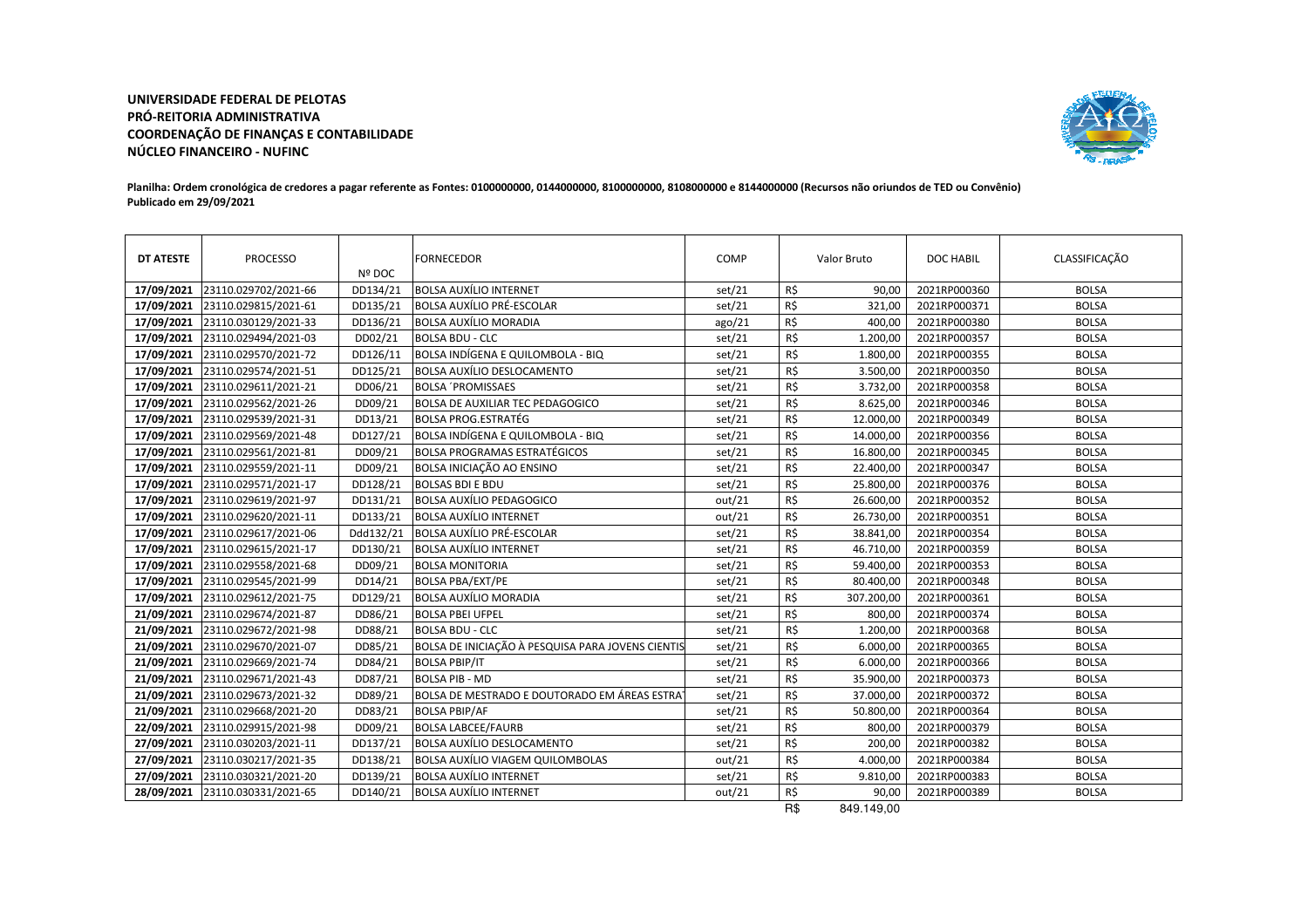| DT ATESTE | <b>PROCESSO</b>                 | Nº DOC | <b>FORNECEDOR</b> | <b>COMP</b> |     | Valor Bruto | <b>DOC HABIL</b> | CLASSIFICAÇÃO                   |
|-----------|---------------------------------|--------|-------------------|-------------|-----|-------------|------------------|---------------------------------|
|           | 13/09/2021 23110.028964/2021-11 | 47127  | <b>ALMAQ</b>      | ago/21      | RS. | 22.032.24   | 2021NP001821     | <b>CONTRATO OUTROS CREDORES</b> |
|           |                                 |        |                   |             | R\$ | 22.032,24   |                  |                                 |

| <b>DT ATESTE</b> | <b>PROCESSO</b>                 | <b>Nº DOC</b> | <b>FORNECEDOR</b>                                | COMP            |      | Valor Bruto | <b>DOC HABIL</b> | CLASSIFICAÇÃO                     |
|------------------|---------------------------------|---------------|--------------------------------------------------|-----------------|------|-------------|------------------|-----------------------------------|
|                  | 24/09/2021 23110.041286/2019-50 | 589           | Sulredes Servicos de Informatica Ltda            | $\mu n/21$      |      | 664.42      | 2021NP001858     | <b>CONTRATO PEQUENOS CREDORES</b> |
|                  | 24/09/2021 23110.043537/2019-31 | 590           | Sulredes Servicos de Informatica Ltda            | jun/21          |      | 1.006.61    | 2021NP001877     | <b>CONTRATO PEQUENOS CREDORES</b> |
|                  | 27/09/2021 23110.030407/2021-52 |               | 14502/14647 LIFE TECHNOLOGIES BRASIL COM IND PRO | PARC 08 E 09/12 | -R\$ | 4.979.16    | 2021NP001887     | <b>CONTRATO PEQUENOS CREDORES</b> |
|                  |                                 |               |                                                  |                 |      | 6.650.19    |                  |                                   |

| DT ATESTE | PROCESSO                        | <b>Nº DOC</b> | <b>FORNECEDOR</b>                   | COMP   |     | Valor Bruto | <b>DOC HABIL</b> | CLASSIFICAÇÃO |
|-----------|---------------------------------|---------------|-------------------------------------|--------|-----|-------------|------------------|---------------|
|           | 15/09/2021 23110.029296/2021-31 | set/21        | Incorporadora e Construtora JG LTDA | set/21 |     | 101.670,00  | 2021RP000369     | LOCACÃO       |
|           |                                 |               |                                     |        | R\$ | 101.670.00  |                  |               |

| DT ATESTE | <b>PROCESSO</b>                 | Nº DOC | <b>FORNECEDOR</b>      | COMP   |          | Valor Bruto | <b>DOC HABIL</b> | CLASSIFICAÇÃO |
|-----------|---------------------------------|--------|------------------------|--------|----------|-------------|------------------|---------------|
|           | 22/09/2021 23110.029902/2021-19 | 314    | <b>MARQUES IMOVEIS</b> | set/21 | R\$      | 62.601,17   | 2021NP001861     | <b>OBRA</b>   |
|           |                                 |        |                        |        | סת<br>ПJ | 62.601,17   |                  |               |

| <b>DT ATESTE</b> | <b>PROCESSO</b>                 | Nº DOC | <b>FORNECEDOR</b>                          | <b>COMP</b> |     | Valor Bruto | <b>DOC HABIL</b> | CLASSIFICAÇÃO          |
|------------------|---------------------------------|--------|--------------------------------------------|-------------|-----|-------------|------------------|------------------------|
|                  | 23/09/2021 23110.030068/2021-12 | 211    | <b>PLANED COMERCIO E SERVICOS EIREL</b>    | set/21      |     | 10.830.60   | 2021NP001842     | <b>OUTROS CREDORES</b> |
|                  | 24/09/2021 23110.029826/2021-41 | 362    | J. R. MARAVALHA COMÉRCIO DE SERRAGENS LTDA | set/21      | R\$ | 9.000,00    | 2021NP001871     | <b>OUTROS CREDORES</b> |
|                  | 24/09/2021 23110.029828/2021-31 | 1612   | <b>COGYAGRO COMERCIAL LTDA</b>             | set/21      | R\$ | 20.493,00   | 2021NP001853     | <b>OUTROS CREDORES</b> |
|                  | 27/09/2021 23110.030022/2021-95 | 5434   | <b>EBSCO BRASIL LTDA</b>                   | set/21      |     | 56.500,00   | 2021NP001854     | <b>OUTROS CREDORES</b> |
|                  |                                 |        |                                            |             | R\$ | 96.823,60   |                  |                        |

| DT ATESTE | <b>PROCESSO</b>                 | Nº DOC | <b>FORNECEDOR</b>                              | <b>COMP</b> | Valor Bruto |          | <b>DOC HABIL</b> | CLASSIFICAÇÃO            |
|-----------|---------------------------------|--------|------------------------------------------------|-------------|-------------|----------|------------------|--------------------------|
|           | 17/09/2021 23110.018284/2021-81 | 8417   | GANEP - EDUCAÇÃO CONTINUADA                    | ago/21      |             | 394.10   | 2021NP001855     | PEQUENOS CREDORES        |
|           | 24/09/2021 23110.028962/2021-14 | 7400   | BELLINEA INDÚSTRIA E COMÉRCIO DE MÓVEIS LTDA   | ago/21      |             | 3.384.00 | 2021NP001849     | <b>PEQUENOS CREDORES</b> |
|           | 27/09/2021 23110.030373/2021-04 | 14481  | FAL COMERCIO DE ALIMENTOS E EQUIPAMENTOS EIREL | set/21      |             | 584,30   | 2021NP001857     | PEQUENOS CREDORES        |